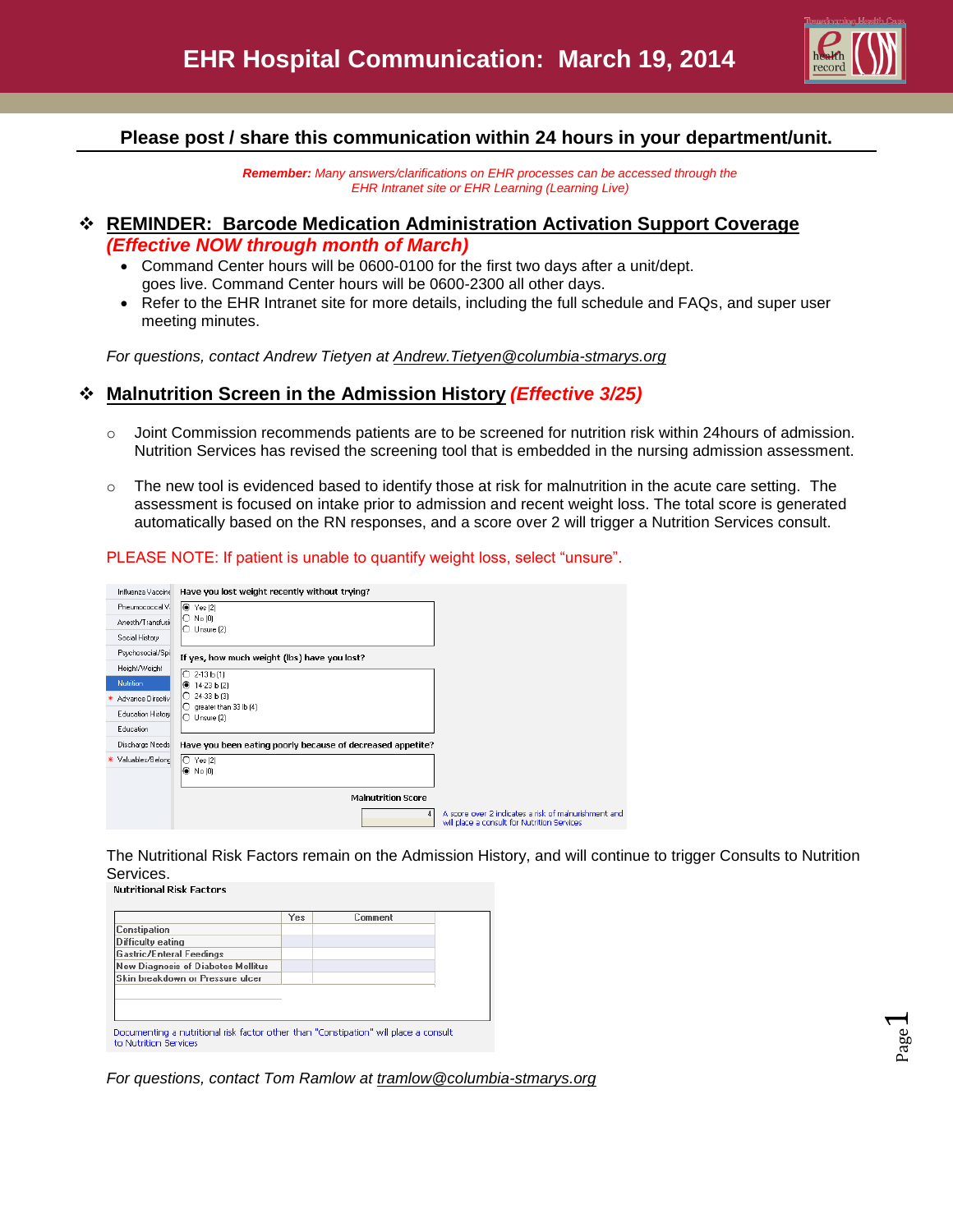

# **Two New RN Tasks** *(Beginning 3/27/14)*

Patient Pharmacy 1) Review Patient Pharmacy

This task will fire, once, on admission along with the Adult Admission History and Order Entry Details task. Actions on this task are only Chart Done/Not Done. This serves as a reminder to review patient's preferred pharmacy from the Patient Pharmacy tab in the toolbar.

It's important to review documented information and update it soon after admission to ensure accuracy of electronic prescription routing on discharge. Once reviewed and updated, Chart Done on the task. If unable to update due to patient condition, leave as an unfinished task, report to next RN caring for patient. When able review and update information and complete task.

2) Review Patient Education Patient Education This task will fire once the patient is admitted qShift. This serves as a reminder to review patient education and update patient teaching performed during your shift. Check for education PowerForms in Form Browser first, then modify to update.

If no form found, then begin a new form from AdHoc tab. <sup>88</sup> AdHoc

Record educational material (i.e. folders, booklets, leaflets, etc.) given to patient/caregiver in Patient Education tab in the toolbar.

#### Orders tab > Patient Care

|   | <b>Patient Care</b> |        |                                  |                                                                                                          |
|---|---------------------|--------|----------------------------------|----------------------------------------------------------------------------------------------------------|
| ⊢ | Active              |        |                                  |                                                                                                          |
|   |                     | A 66   | <b>Admission History Adult</b>   | Start Date: 03/12/14 18:24:08 CDT<br>Order entered by the SYSTEM secondary to patient admission.         |
|   |                     | Ha 66° | <b>Basic Patient Information</b> | Start Date: 03/12/14 18:24:08 CDT<br>Order entered by the SYSTEM secondary to patient admission.         |
|   |                     | 晶命     | Order Entry Details              | Start Date: 03/12/14 18:24:08 CDT, g0200<br>Order entered by the SYSTEM secondary to patient admission.  |
|   |                     | An 66  | Review Patient Education         | Start Date: 03/12/14 18:24:08 CDT, qShift<br>Order entered by the SYSTEM secondary to patient admission. |
|   |                     | HD 66  | <b>Review Patient Pharmacy</b>   | Start Date: 03/12/14 18:24:09 CDT<br>Order entered by the SYSTEM secondary to patient admission.         |

|                          | <b>Scheduled Patient Care</b> | All Continuous Tasks | All PRN Tasks                        |                                       |                                                                                                                                         |  |
|--------------------------|-------------------------------|----------------------|--------------------------------------|---------------------------------------|-----------------------------------------------------------------------------------------------------------------------------------------|--|
| Task retrieval completed |                               |                      |                                      |                                       |                                                                                                                                         |  |
| Task Status              |                               |                      |                                      |                                       | Ōı                                                                                                                                      |  |
| Ga <sup>n</sup> Pendina  |                               | 18:24 CDT            |                                      |                                       | St.<br>$\circ$                                                                                                                          |  |
| 66 <sup>o</sup> Pending  | 3/12/2014                     | 18:24 CDT            |                                      |                                       | St.<br>$\circ$                                                                                                                          |  |
| Go <sup>o</sup> Pending  | 3/12/2014                     | 18,84 CDT            |                                      |                                       | St.<br>Or                                                                                                                               |  |
| 66 <sup>ª</sup> Pending  | 3/12/2014                     | 18:24 CDT            |                                      |                                       | St.                                                                                                                                     |  |
| 66 <sup>o</sup> Pending  | 3/12/2014                     | 18:40 CDT            | HIPAA - Colled                       | Chart Not Done                        |                                                                                                                                         |  |
| Go <sup>o</sup> Pending  | 3/12/2014                     | 23:00 CDT            | <b>Review Patien</b>                 | Quick Chart<br>Chart Details / Modify |                                                                                                                                         |  |
|                          |                               |                      | Scheduled Date and Time<br>3/12/2014 |                                       | Task Description<br>Order Entry Details<br>Review Patient Education<br>Admission History Adult<br>Review Patient Pharmacy<br>Chart Done |  |

*For questions, contact Kristin Schmidt at kristin.schmidt@columbia-stmarys.org*

## **Pain Disability Index PowerForm for Pain Clinic** *(Effective week of 3/17/14)*

Created new powerform seen below

- Each field the user will enter a value of 0-10, which will total up in the score at the bottom.
- The score will post to the flowsheet in the Pain Assessment section. This is needed to track a person's disability and function over time

*For questions, contact Mitch Carneol, MD, at 414-319-3000 or [mcarneol@columbia-stmarys.org](mailto:mcarneol@columbia-stmarys.org) or Julie Kreckow at [Jkreckow@columbia-stmarys.org](mailto:Jkreckow@columbia-stmarys.org)*

|                                                                                                         |               |   |  |  |  | Pain Disability Index |                         |                                                                                                                                                                                                                                                                                                                                                                                                                                                                                   |
|---------------------------------------------------------------------------------------------------------|---------------|---|--|--|--|-----------------------|-------------------------|-----------------------------------------------------------------------------------------------------------------------------------------------------------------------------------------------------------------------------------------------------------------------------------------------------------------------------------------------------------------------------------------------------------------------------------------------------------------------------------|
| does not apply, please select the number the patient imagines his/har ability to be.                    |               |   |  |  |  |                       |                         | Select the number on the scale that describes the level of disability patient typically experiences. "O" means patient can do the activity with no limitations<br>(no disability), and "10" signifies that all of the activities in that category have been totally disrupted or prevented by patient's pain (total disability). In<br>other words, smaller sumbers mean patient is doing better, larger sumbers mean patient is doing worse. DO NOT SKP ANY ITEMS. It a category |
|                                                                                                         | No Disability |   |  |  |  |                       | <b>Total Disability</b> |                                                                                                                                                                                                                                                                                                                                                                                                                                                                                   |
|                                                                                                         |               | ž |  |  |  |                       | 10                      |                                                                                                                                                                                                                                                                                                                                                                                                                                                                                   |
| Family/Home Responsibilites:<br>House/vard work, clearery, emands, caring for family, etc.              |               |   |  |  |  |                       |                         |                                                                                                                                                                                                                                                                                                                                                                                                                                                                                   |
| Recreation:<br>Includes hobbes, sports, and other smile lesses time activities.                         |               |   |  |  |  |                       |                         |                                                                                                                                                                                                                                                                                                                                                                                                                                                                                   |
| Social Activity:<br>Activities for enjoyment with frendulacquantances (e.g. parties, direng out).       |               |   |  |  |  |                       |                         |                                                                                                                                                                                                                                                                                                                                                                                                                                                                                   |
| Occupation:<br>Includes both paving and non-paving jobs (e.g. homomater or volunteer)                   |               |   |  |  |  |                       |                         |                                                                                                                                                                                                                                                                                                                                                                                                                                                                                   |
| Sepsaal Behavior:<br>This category refers to the findures's and quality of cran's sex life.             |               |   |  |  |  |                       |                         |                                                                                                                                                                                                                                                                                                                                                                                                                                                                                   |
| Self Care:<br>Personal care and daly living (in g. taking a shower, driving, getting dressed, etc.)     |               |   |  |  |  |                       |                         |                                                                                                                                                                                                                                                                                                                                                                                                                                                                                   |
| Life-Support Activities:<br>The most basic necessary activities such as eating, sleeping and breathing. |               |   |  |  |  |                       |                         |                                                                                                                                                                                                                                                                                                                                                                                                                                                                                   |
|                                                                                                         |               |   |  |  |  |                       |                         |                                                                                                                                                                                                                                                                                                                                                                                                                                                                                   |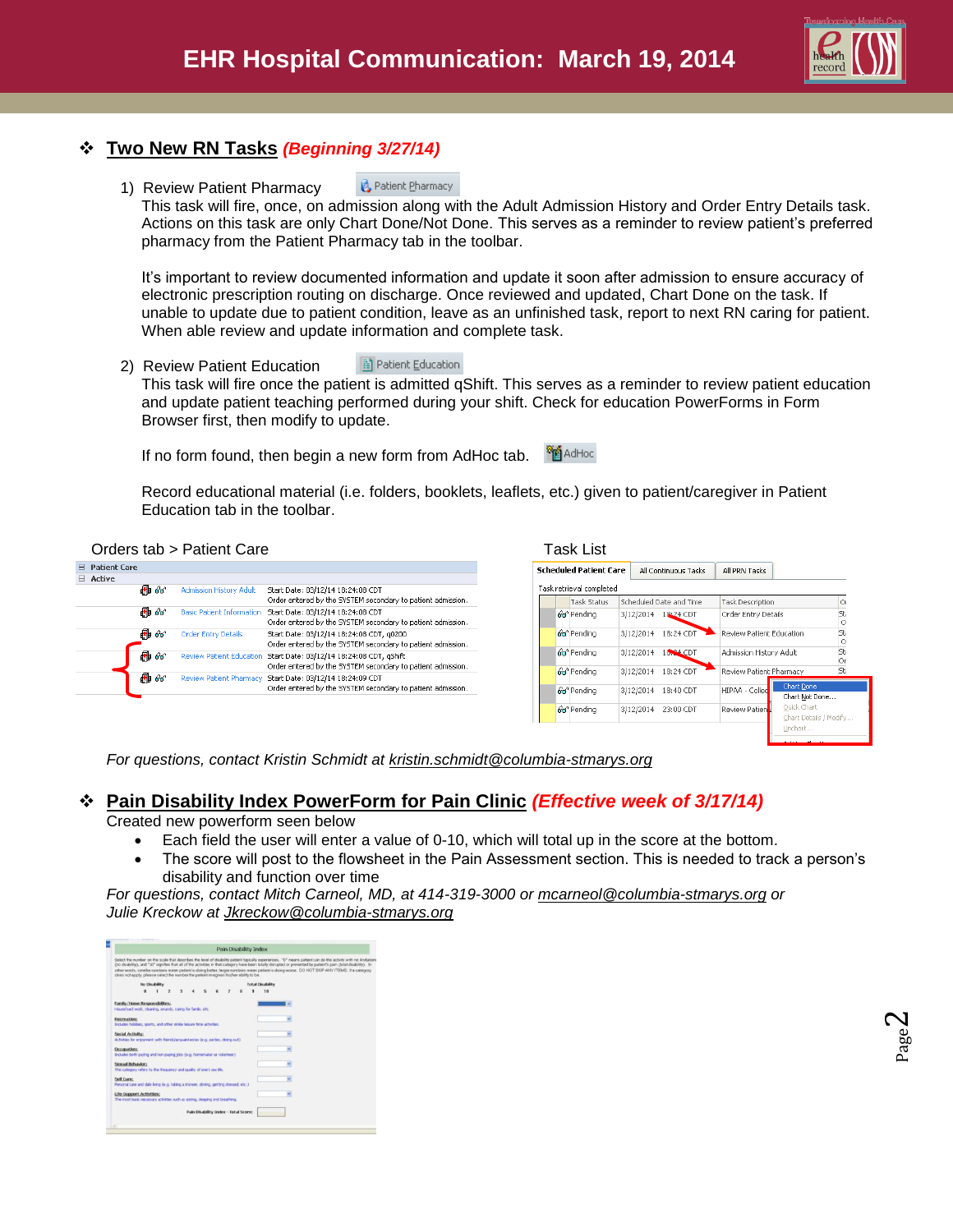

## **Discharge PowerPlan Electronic Ordering and New Medicare Requirements for DME** *(Effective on/after 3/19/14)*

- As per letter sent from Medical Staff Office on March 5, CMS now requires specific details on orders for certain DME items and oxygen as well as documentation of a face-to-face evaluation. Required order details are available on electronic prescriptions but not hospital CPOE orders. As such, these orders have been removed from the discharge orders PowerPlan.
- Steps for CMS compliant ordering of DME items and oxygen are available on the physician portal.

*For questions about the electronic ordering process, contact Suzanne Wilkerson, MD, at 414-326-2519 or [Swilkers@columbia-stmarys.org](mailto:Swilkers@columbia-stmarys.org)*

*For questions about CMS requirements, contact Evelyn Brewer of Home Care Medical at 414-291-1888*

### **Quality Measures – Tip o' the Week**



1) Open patient chart, Nursing Communication Page displays



- 3) Review remaining patient info
- 4) Continue to MAR, Flowsheets, etc. for further patient review
	- First, look for a number.
		- o For every inpatient, over the age of 18, you should see "**(5)**", which means the VTE Quality Measure order has been placed and VTE is activated on the Widget



o "**(0)**" means there are no Quality Measures active on the Widget and no orders have been placed. If your patient is admitted as an inpatient and is over the age of 18, then a VTE Quality Measure order needs to be placed.

Quality Measures v4.2 (5

Quality Measures v4.2 (11)

- Other numerical values
	- Indicate more than one Quality Measure is active for the patient **\*TIP\*** Use the **Filter By** drop down and review *one measure at a time*



≡- ⊗

 $\equiv -\infty$ 

≡∗.  $\sim$ 

*For questions, contact Kristin Schmidt at [kristin.schmidt@columbia-stmarys.org](mailto:kristin.schmidt@columbia-stmarys.org)*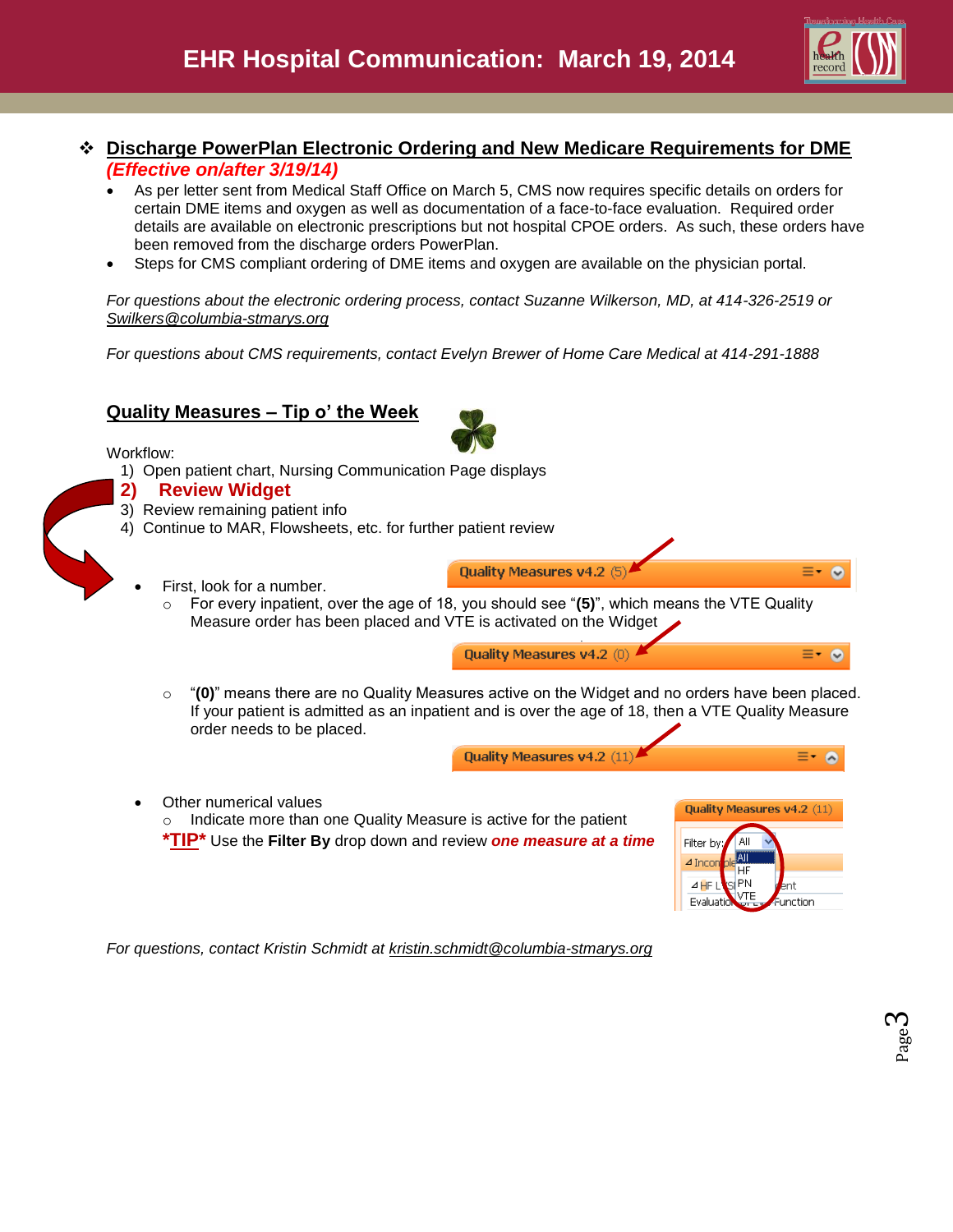

# **Revised Sepsis PowerPlan (and ED Sepsis)** *(Effective week of 3/24/17)*

The orders are being revised with the intent to make it easier for providers & staff to complete critical interventions for severe sepsis. Some of the major changes include:

- A section near the top of the orders listing the critical orders within the 3-hr. & 6-hr. bundles
- Pre-checked orders to facilitate completion of the critical bundle orders
	- o Pre-checked blood cultures (from two *different* sites)
	- o Pre-checked lactate (lactic acid)
	- $\circ$  Pre-checked 30 ml/kg fluid bolus to be given within 3 hrs. for hypotension or lactate > 4 mmol/L
	- $\circ$  Pre-checked vasopressors (norepinephrine & vasopressin) for hypotension.
		- These are ICU orders only, and should be discontinued prior to transfer out of the ICU.
		- As with any vasopressors that are no longer required, medication orders should be discontinued by the physician when no longer being used. Example: If patient hasn't needed vasopressors, or has been weaned off, ask physician for a discontinue order. If patient has repeat episode of hypotension requiring vasopressors, a phone call & new order should be obtained.
	- $\circ$  Pre-checked repeat of lactate if the initial lactate was abnormal (abnormal lactate is  $> 2.2$  mmol/L) to be repeated at 3-hrs. & 15 minutes after ED triage or diagnosis of severe sepsis.
- **Revised dosing for Piperacillin/tazobactam (Zosyn). The initial dose is given over 30 minutes. The second dose is given 6 hrs. later (over 4 hrs.) and all subsequent doses are given over a 4 hours (25ml/hr.) period every 8 hours. WE KNOW THIS IS A BIG CHANGE FOR TYPICAL ANTIBIOTIC DOSING: If you have questions, please contact your pharmacist.**
	- $\circ$  This will provide both improved antimicrobial coverage as well as help to reduce costs.
	- $\circ$  Nursing care: Zosyn will be infusing for a longer period of time, so incompatible medications would need to be given in a separate line. For sepsis patients, they often have a central line or multiple peripheral lines so we don't anticipate issues related to new dosing schedule.
- Bundle orders already done in the Emergency Department?
	- o If the critical sepsis bundle orders have already been completed in ED, as with any orders written that way, we don't repeat the orders again.
	- o Were the blood culture completed in ED? Then no need to repeat.
	- o Did patient get the full 30 ml/kg fluid bolus in ED when indicated?
		- **If yes, then the admission orders for fluid bolus can be completed as already given.**
		- **If no, determine how much of the bolus was given in ED, the remainder should be given** with patient admission.
	- o The same holds true for other "if not already done in ED orders"

*For questions, contact Patty Haugh at [phaugh@columbia-stmarys.org](mailto:phaugh@columbia-stmarys.org) or Anne Putzer [aputzer@columbia](mailto:aputzer@columbia-stmarys.org)[stmarys.org](mailto:aputzer@columbia-stmarys.org) (the week of 3/24 please contact Anne Putzer – Patty will have some limited access to e-mail).* 

## **Pneumonia Admission and ED Pneumonia PowerPlans** *(Effective week of 3/24/14)*

- To improve patient care outcomes these powerplans have received total review and edits
- The antibiotics are now in subphases for example:
	- o Source of Infection Lung Subphase Community Acquired Pneumonia
	- o Source of Infection Lung Subphase Community Acquired Pneumonia ED
	- o Source of Infection Lung Subphase Community Acquired Pneumonia, Beta Lactam-Allergic
- Source of Infection Lung Subphase Community Acquired Pneumonia, Beta Lactam-Allergic ED *For questions, contact Dr. Connolly, Liz Wolfson at [Elizabeth.Wolfson@columbia-stmarys.org](mailto:Elizabeth.Wolfson@columbia-stmarys.org) or*

*Julie Kreckow at [jkreckow@columbia-stmarys.org](mailto:jkreckow@columbia-stmarys.org)*